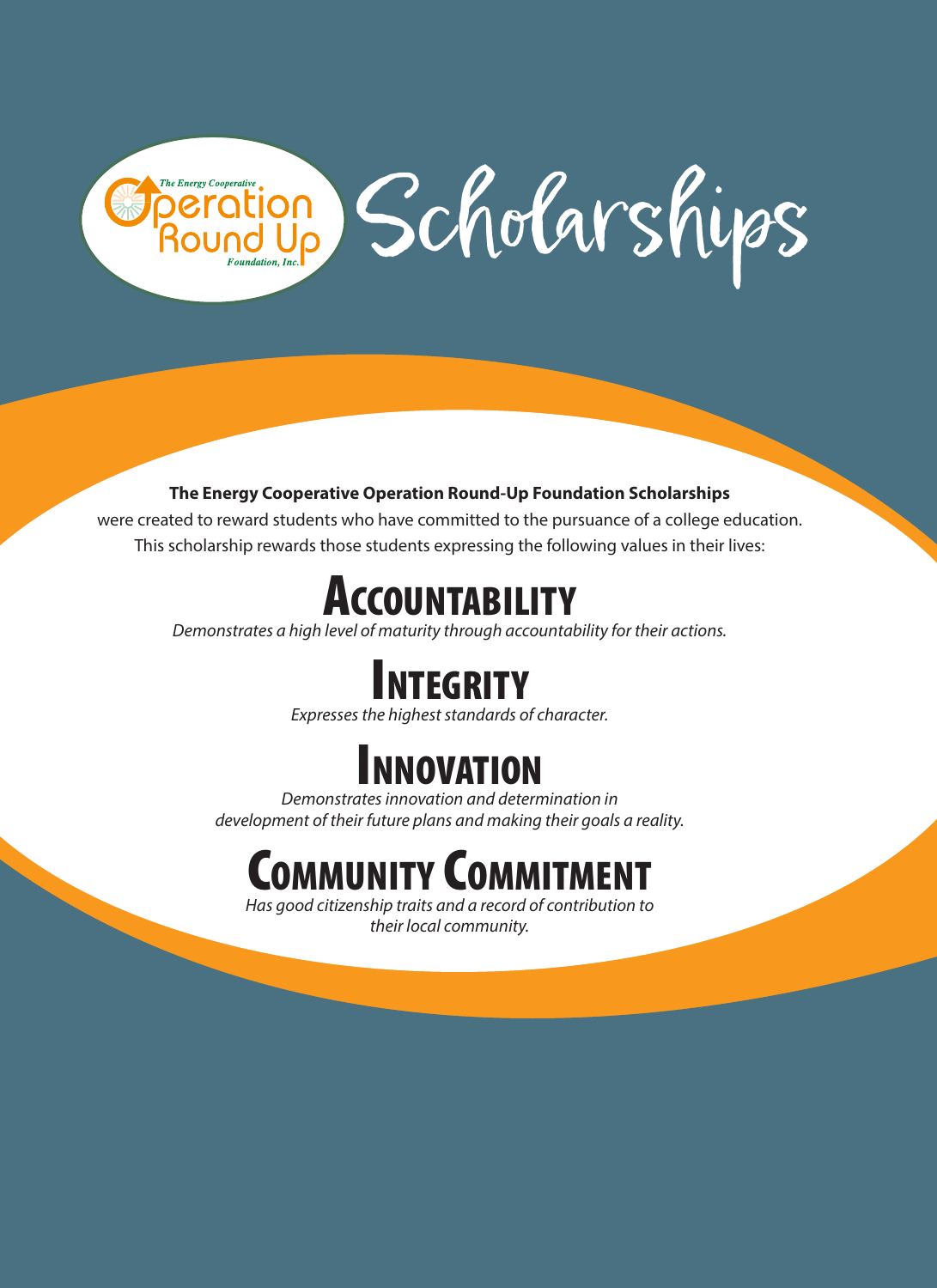#### Qualifications & Requirements:

1) Applicant must be a graduating high school senior accepted at an accredited four-year college or two-year technical school and is the son or daughter of an active Energy Cooperative Operation Round–Up Foundation Program participant.

2) The applicant should be at a minimum in the 60 percentile rank of their high school class with a minimum overall grade point of 2.75 (on a 4.0 scale).

3) Provide a letter of recommendation from an independent sponsor (school representative, church or community leader, etc.) regarding how the applicant's character has played a role in enabling him/her to succeed. The letter should include character trait examples. Specific examples of situations that show these character traits and other strong traits are encouraged.

Applications for the Energy Cooperative Operation Round-Up Foundation Scholarship must be submitted (typed to be accepted) on forms furnished by the Energy Cooperative Operation Round-Up Foundation or obtained from www.myenergycoop.com. The scholarship submission deadline is April 8, 2022, to the Energy Cooperative Operation Round-Up Foundation.

When scholarships are awarded, any applicant who has received a full scholarship (tuition, room, board, and books) is not eligible for a scholarship from the Energy Cooperative Operation Round-Up Foundation.

All scholarships must be accepted in the first academic year after proof of enrollment is received by the Energy Cooperative Operation Round-Up Foundation. However, an extension of one year can be granted for extenuating circumstances based upon a review and approval by the Chairman of The Energy Cooperative Operation Round-Up Foundation. If a student is unable to fulfill his enrollment obligations under this program, the award is forfeited.

Applicants will be judged on scholastic achievement, character, special achievements and community awareness.

Members of the immediate families and persons residing in households of employees of the Energy Cooperative, directors of the Energy Cooperative, and directors of the Energy Cooperative Round-Up Foundation are not eligible to participate in the scholarship program competition. In addition, other scholarship winners with the Energy Cooperative are not eligible.

### Letter of Recommendation Guidelines:

The Energy Cooperative Operation Round-Up Foundation Scholarship was created to reward those students who have committed themselves to pursue a college education. Therefore, the letter of recommendation should clarify the values/character the student has demonstrated and focus on the traits that helped the student arrive at this point in their life.

The suggested outline will answer the following points:

- I. How does the writer of the Letter of Recommendation know the applicant?
- II. What is/are the unique values/character traits the applicant has demonstrated as he/she pursued an education? Include detail of the circumstances or situation and the length of time it existed.
- III. What leadership has the applicant demonstrated?
- IV. What steps has the applicant taken to deal with challenge(s)?
- V. What character traits did the applicant use to help him/her triumph over any challenge(s)?
- VI. Other pertinent comments from the letter writer.
- VII. Overview: Why do you think the applicant should be awarded the scholarship?

Please return your completed letter to the student for attachment to the application form, and limit the letter to one page.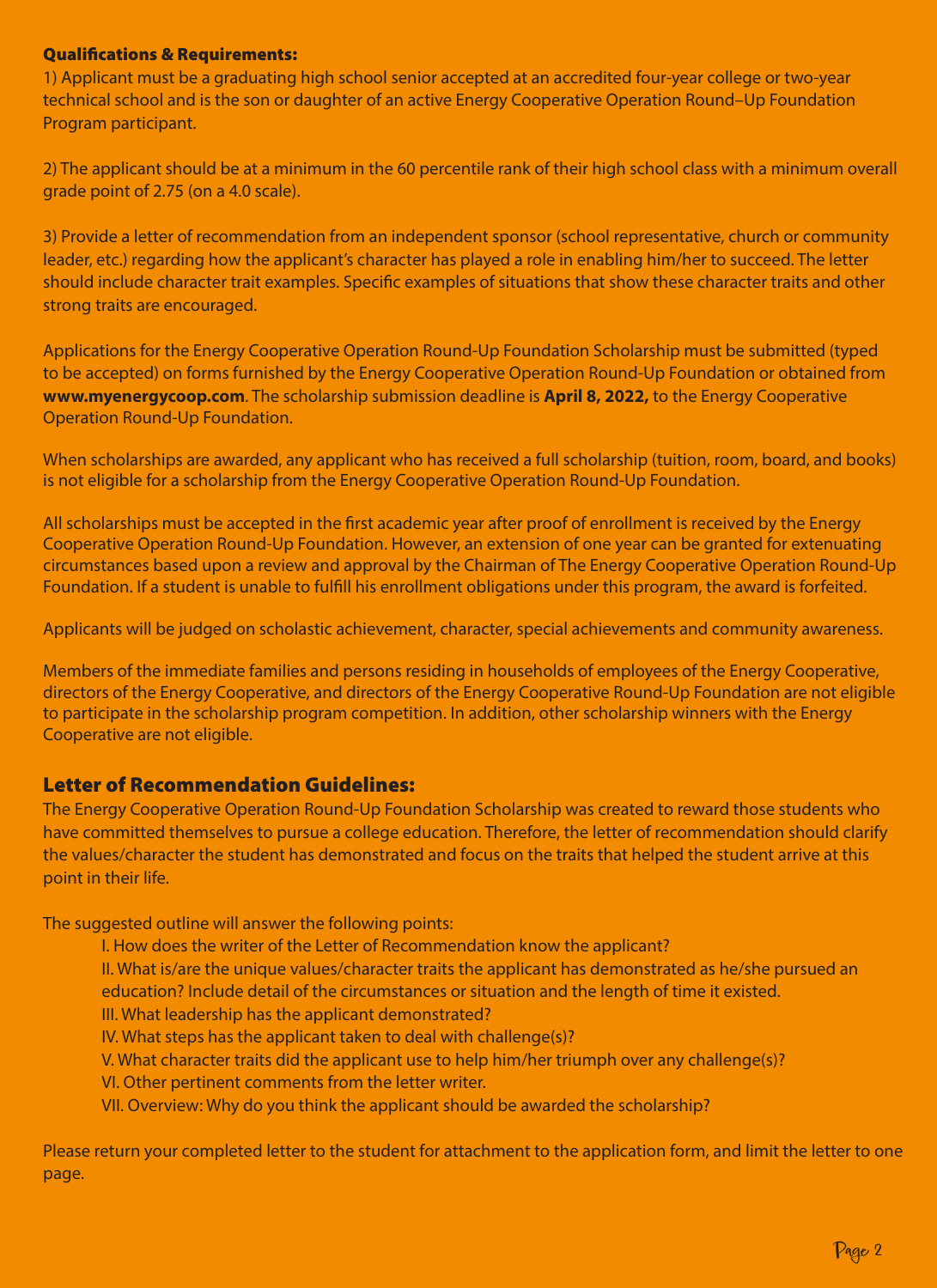Scholarship Application Operation Round Up Foundation

#### PLICATION MUST BE TYPED OR NEATLY PRINTED

| Do your parents participate in the Energy Cooperative Round-Up Foundation? Yes $\Box$ No $\Box$ |                                                                          |                                                                                                                                                                                                                                                 |
|-------------------------------------------------------------------------------------------------|--------------------------------------------------------------------------|-------------------------------------------------------------------------------------------------------------------------------------------------------------------------------------------------------------------------------------------------|
|                                                                                                 |                                                                          |                                                                                                                                                                                                                                                 |
| Age: Date of Birth: Gender: Male Female D                                                       |                                                                          |                                                                                                                                                                                                                                                 |
|                                                                                                 |                                                                          |                                                                                                                                                                                                                                                 |
|                                                                                                 |                                                                          |                                                                                                                                                                                                                                                 |
|                                                                                                 |                                                                          |                                                                                                                                                                                                                                                 |
| <b>CHARACTER:</b>                                                                               |                                                                          |                                                                                                                                                                                                                                                 |
| Please provide the information about who is submitting your letter of recommendation.           |                                                                          |                                                                                                                                                                                                                                                 |
|                                                                                                 |                                                                          |                                                                                                                                                                                                                                                 |
|                                                                                                 |                                                                          |                                                                                                                                                                                                                                                 |
|                                                                                                 |                                                                          |                                                                                                                                                                                                                                                 |
|                                                                                                 |                                                                          |                                                                                                                                                                                                                                                 |
|                                                                                                 |                                                                          |                                                                                                                                                                                                                                                 |
|                                                                                                 |                                                                          |                                                                                                                                                                                                                                                 |
|                                                                                                 | <b>SCHOLASTIC ACHIEVEMENTS</b>                                           |                                                                                                                                                                                                                                                 |
|                                                                                                 | The information below should be completed by your high school counselor. |                                                                                                                                                                                                                                                 |
|                                                                                                 | Please include your official high school transcript.                     |                                                                                                                                                                                                                                                 |
|                                                                                                 |                                                                          |                                                                                                                                                                                                                                                 |
|                                                                                                 |                                                                          | Number of students in senior class: Girls _________ Boys ________________________ Class rank (If applicable): Jr. Year___________ Sr. Year<br>*Grade point average ______________(4.00 scale) Cumulative Point Hour ___________(weighted scale) |
|                                                                                                 |                                                                          | ** ACT Composite _____________________ ***PSAT-NMSQT Standing _____________(National percentile ranking)                                                                                                                                        |
|                                                                                                 |                                                                          |                                                                                                                                                                                                                                                 |
|                                                                                                 | * Example - 4.00 for straight "A" student                                |                                                                                                                                                                                                                                                 |
|                                                                                                 | ** American College Test                                                 |                                                                                                                                                                                                                                                 |
|                                                                                                 |                                                                          |                                                                                                                                                                                                                                                 |
|                                                                                                 |                                                                          |                                                                                                                                                                                                                                                 |
|                                                                                                 |                                                                          |                                                                                                                                                                                                                                                 |
| List all scholarships won that apply toward college: ___________________________                |                                                                          |                                                                                                                                                                                                                                                 |
|                                                                                                 |                                                                          |                                                                                                                                                                                                                                                 |